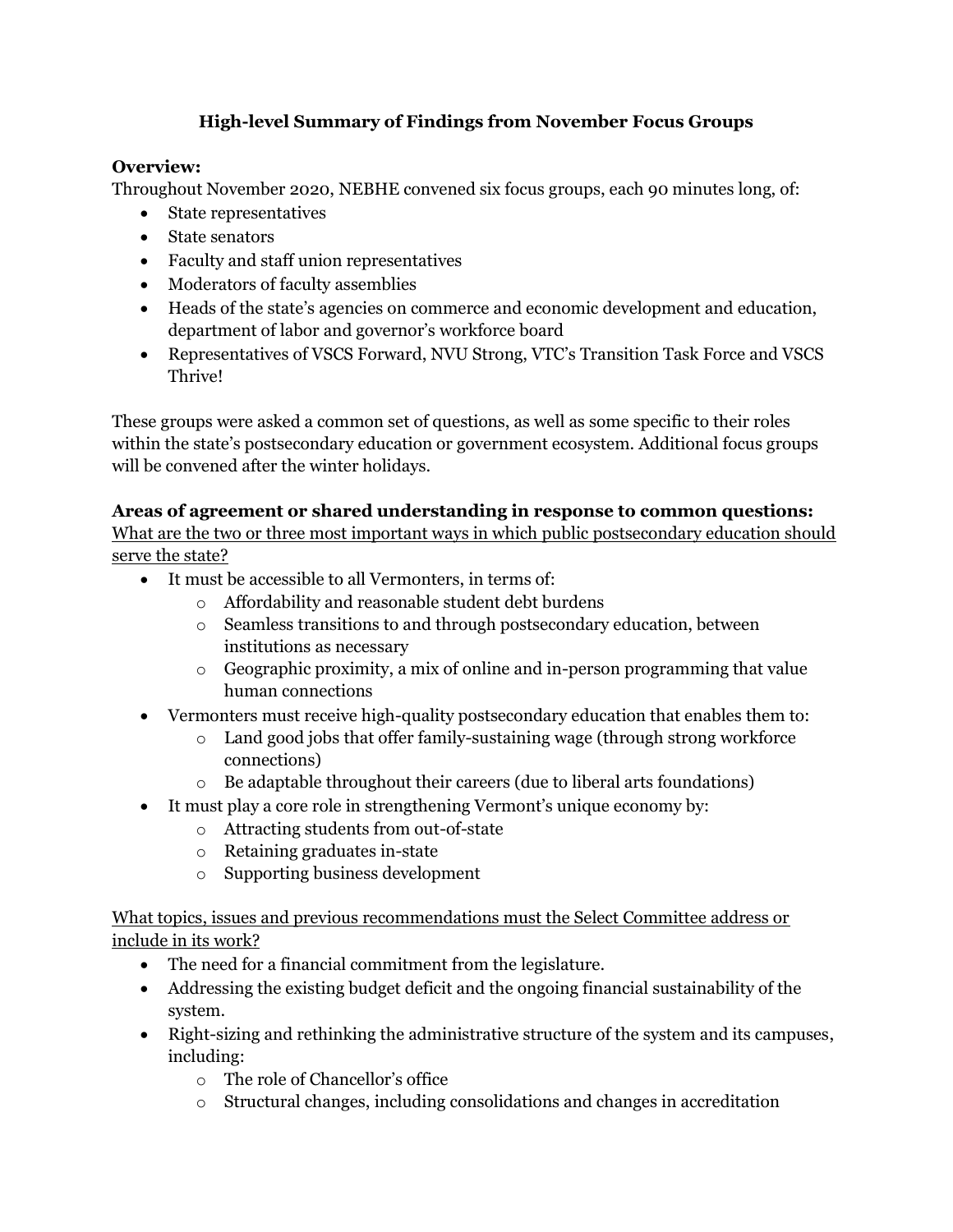- o IT and data systems/capacity
- o Physical assets
- o Reversing the erosion of quality caused by inadequate funding, small departments
- A more inclusive governance model.
- Creativity in better serving students, including:
	- o Greater array of credential offerings
	- o Work-based learning opportunities
	- o Improved, portable credit for prior learning policies
	- o Competency-based education
- Stronger relationships and collaboration between all public institutions, reducing competition and increasing collaboration among institutions, and operating more like a system (as opposed to "a loose confederation of institutions").
- Better integration across the state's education and training silos.

### What would be successful outcomes of the Committee's work and report? What would have changed as a result of this effort?

- The state has a series of actionable solutions and an implementation roadmap.
- The Governor and Legislature would champion and provide resources to support the steps necessary to move forward.
- Student success would be at the center of the postsecondary system's operation.
	- o There is awareness of and confidence in postsecondary education opportunities and pathways.
	- o Vermonters can access affordable, high-quality postsecondary education in whatever formats they prefer.
	- o It can operate with a growth mindset, build on its strengths and better market institutions/programs to attract students and help retain graduates in Vermont.
	- o The system is right-sized, has inclusive governance and eliminated competition between institutions.

# **Topics on which there is not broad agreement or common understanding:**

- Clarity from the state's political leadership about the strategic objectives the public's postsecondary education investments should be seeking to achieve.
- The conditions that will allow the legislature to increase funding, or the likelihood it will occur.
- Right-sizing the employee structure within the system and its campuses, including faculty and staff.
- Faculty roles, such as their:
	- o Investments in students' personal development and success
	- o Work to adapt curriculum and delivery of high-quality education
	- o Willingness to collaborate with administration
- How best to use the physical assets within the system.
- The role/value of the Chancellor's Office and Board of Trustees, and how to assure system-ness.